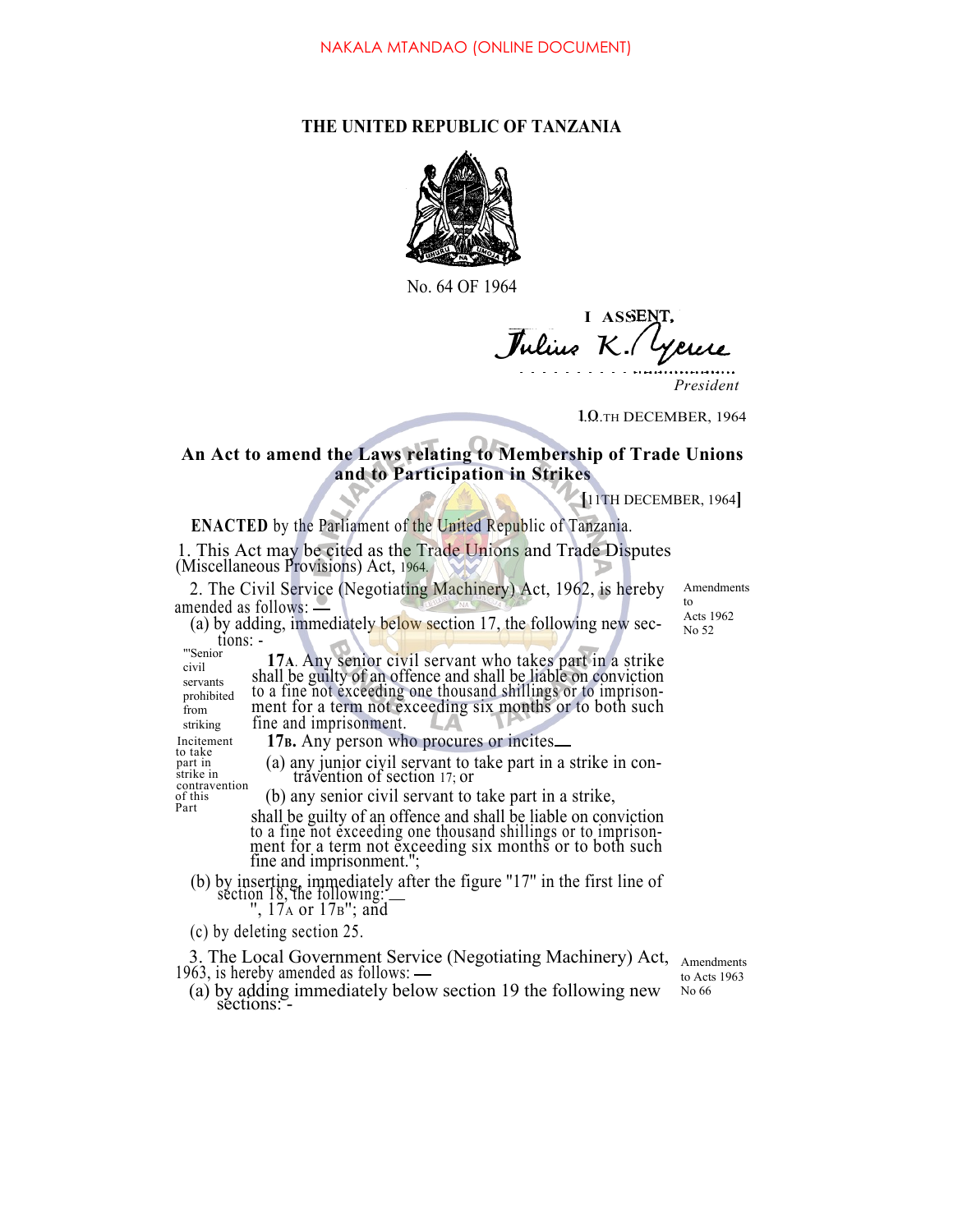|                                                          | "Senior<br>19 A. Any senior local government officer who takes part<br>in a strike shall be guilty of an offence and shall be liable<br>local govern-<br>ment officers<br>on conviction to a fine not exceeding one thousand shillings<br>prohibited<br>or to imprisonment for a term not exceeding six months or<br>from<br>striking<br>to both such fine and imprisonment.                                                                                                                                   |  |
|----------------------------------------------------------|----------------------------------------------------------------------------------------------------------------------------------------------------------------------------------------------------------------------------------------------------------------------------------------------------------------------------------------------------------------------------------------------------------------------------------------------------------------------------------------------------------------|--|
|                                                          | Incitement<br>19в. Any person who procures or incites-<br>to take part<br>in strike in<br>(a) any junior local government officer to take part in a strike in contravention of section 19; or<br>contravention                                                                                                                                                                                                                                                                                                 |  |
|                                                          | of this Part<br>(b) any senior local government officer to take part in a<br>strike,                                                                                                                                                                                                                                                                                                                                                                                                                           |  |
|                                                          | shall be guilty of an offence and shall be liable on conviction<br>to a fine not exceeding one thousand shillings or to imprison-<br>ment for a term not exceeding six months or to both such<br>fine and imprisonment.";                                                                                                                                                                                                                                                                                      |  |
|                                                          | (b) by inserting, immediately after the figure "19" in the first line of section 20, the following:<br>$\begin{picture}(120,15) \put(0,0){\vector(1,0){30}} \put(15,0){\vector(1,0){30}} \put(15,0){\vector(1,0){30}} \put(15,0){\vector(1,0){30}} \put(15,0){\vector(1,0){30}} \put(15,0){\vector(1,0){30}} \put(15,0){\vector(1,0){30}} \put(15,0){\vector(1,0){30}} \put(15,0){\vector(1,0){30}} \put(15,0){\vector(1,0){30}} \put(15,0){\vector(1,0){30}} \put(15,0){\vector($<br>", $19A$ or $19B$ "; and |  |
|                                                          | (c) by deleting section 27.                                                                                                                                                                                                                                                                                                                                                                                                                                                                                    |  |
| Section 58A<br>of Cap. $381$<br>repealed and<br>replaced | 4. Section 58A of the Trade Unions Ordinance is hereby repealed and<br>replaced by the following new section: -                                                                                                                                                                                                                                                                                                                                                                                                |  |
|                                                          | $58A,-(1)$ No person who-<br>"Prohibition                                                                                                                                                                                                                                                                                                                                                                                                                                                                      |  |
|                                                          | on certain<br>(a) is a member of the Military Forces of the United<br>persons<br>joining<br>Republic;<br>trade                                                                                                                                                                                                                                                                                                                                                                                                 |  |
|                                                          | (b) is a member of the Police Force of the United Republic;<br>union                                                                                                                                                                                                                                                                                                                                                                                                                                           |  |
|                                                          | (c) is a member of the Prisons Service;<br>(d) is a member of the National Service;                                                                                                                                                                                                                                                                                                                                                                                                                            |  |
| A. Act 11                                                | (e) being a civil servant (within the meaning ascribed<br>to that expression in the Civil Service Act, 1962);                                                                                                                                                                                                                                                                                                                                                                                                  |  |
|                                                          | (i) holds or acts in the office of Permanent Secretary<br>or Deputy Permanent Secretary; or                                                                                                                                                                                                                                                                                                                                                                                                                    |  |
|                                                          | (ii) is the head of a department in the Government of<br>the United Republic which is not assigned to any<br>Minister; or                                                                                                                                                                                                                                                                                                                                                                                      |  |
|                                                          | (iii) is the head of a division of any Ministry of the<br>Government of the United Republic which is<br>declared by the President to be a division to which<br>this paragraph applies; or                                                                                                                                                                                                                                                                                                                      |  |
|                                                          | (iv) holds or acts in any office which is so declared to<br>be an office comparable thereto; or                                                                                                                                                                                                                                                                                                                                                                                                                |  |
| Acts 1963<br>Vo. 66                                      | (f) is a senior local government officer within the meaning<br>of paragraphs $(a)$ , $(b)$ , $(c)$ or $(d)$ of the definition of that expression in the Local Government Service (Negotia-<br>ting Machinery) Act, 1963;                                                                                                                                                                                                                                                                                       |  |

 $C.A.$  Act 1

Acts 1963<br>No. 66